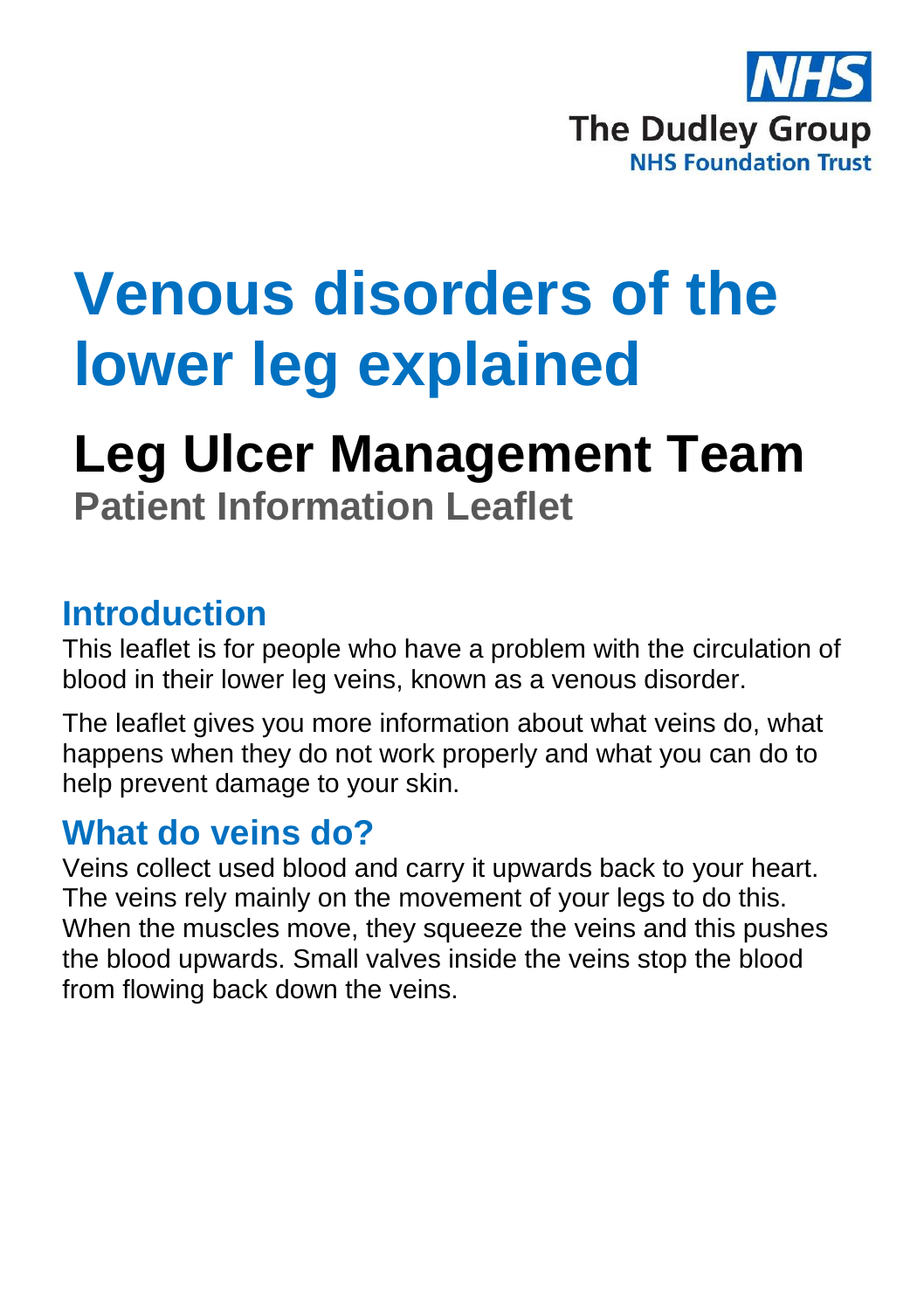# **What causes vein problems?**

- The valves may have been damaged by a blood clot, known medically as deep vein thrombosis (DVT).
- During pregnancy, the valves can become damaged. For this reason, pregnant women should ask for advice to prevent problems with their legs.
- Sometimes, long periods of standing or sitting without moving your leg muscles can cause pressure in the veins to rise. If this pressure rises too high, the valves cannot hold the pressure and they may start to leak.
- Being overweight can cause damage to the valves.

These problems may affect the ability of veins to transport blood back up to the heart.

### **What happens when veins cannot transport blood back to the heart?**

Pressure builds up and causes congestion in the veins. This causes your veins to swell, and over time, your ankles will swell too. Red blood cells leak out of these swollen veins under the skin in your legs. You will see this as dark patches on your skin. The skin on your legs may become red and itchy.

This constant high pressure can gradually damage the tiny blood vessels in your skin and make it fragile. As a result, your skin can easily break after a knock or scratch.

The congestion also means that arteries struggle to bring in fresh, healthy blood that has oxygen and nutrients in it. This means that a minor scratch may become a wound that is difficult to heal, such as a leg ulcer.

#### **How can the congestion be treated?**

To help prevent damage to your skin, it is important to reduce the congestion in your veins.

The best way of doing this is to wear compression stockings or compression wrap garments on your legs. Your leg ulcer clinic coordinator, nurse or health professional can assess you for these.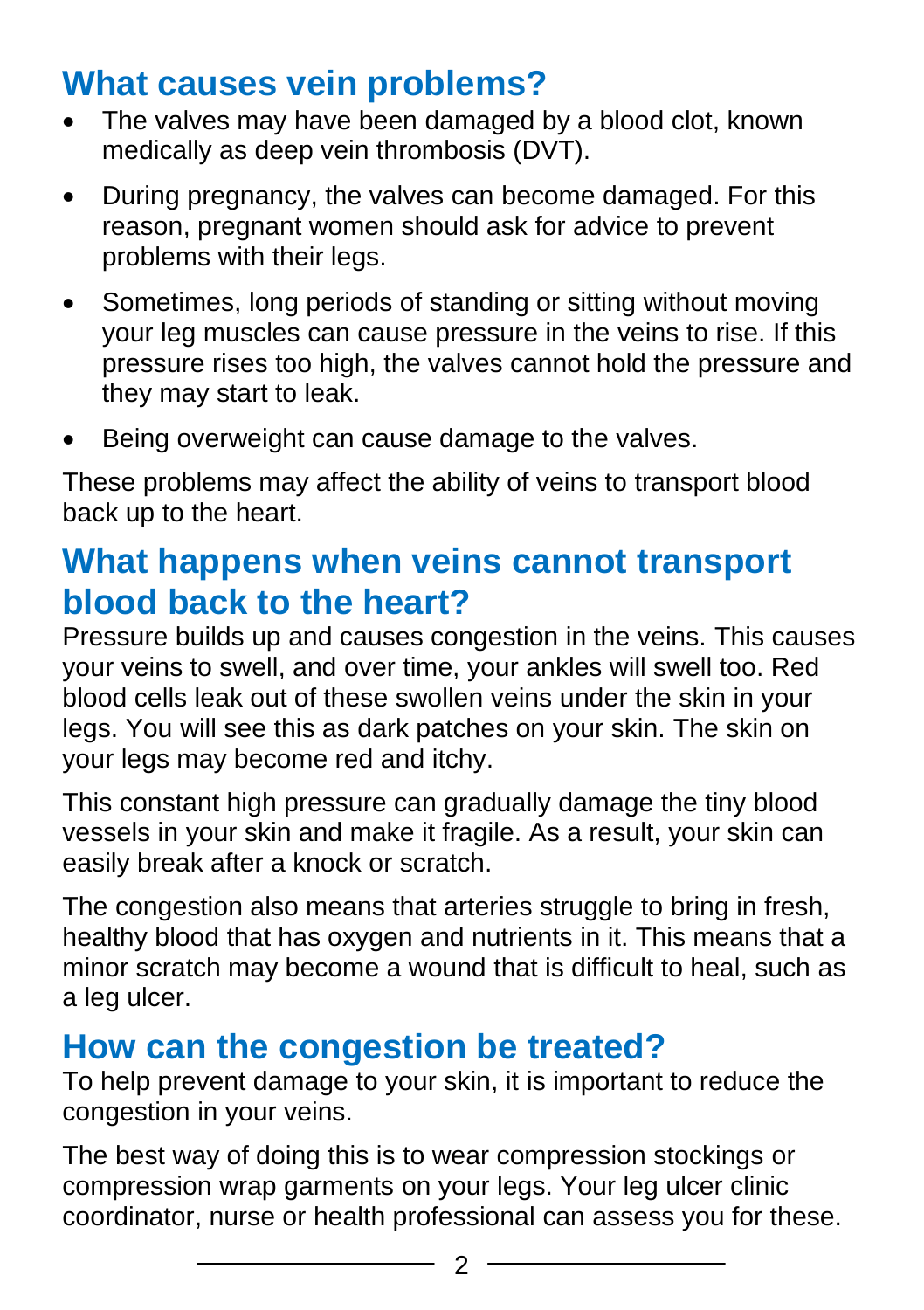Sometimes if the swelling is very bad, it can be reduced first by compression bandages before the stockings are fitted. There are leaflets explaining compression stockings and bandages. We will give you these, if needed.

Other aspects to consider are:

- $Exercise try to keep active$
- Eat a healthy diet
- Watch your weight
- Get good bed rest at night and avoid sleeping in a chair
- Care for your skin to keep it healthy

# **Can I find out more?**

You can find out more from the following website:

#### **NHS Choices**

[http://www.nhs.uk/Conditions/Leg-ulcer](http://www.nhs.uk/Conditions/Leg-ulcer-venous/Pages/Treatment.aspx)[venous/Pages/Treatment.aspx](http://www.nhs.uk/Conditions/Leg-ulcer-venous/Pages/Treatment.aspx)

#### **Leg Ulcer Management Team contact details 01384 321425** (9am to 5pm, Monday to Friday)

Leg Ulcer Management Team Brierley Hill Health and Social Care Centre Venture Way Brierley Hill DY5 1RU

Russells Hall Hospital switchboard number: 01384 456111

#### **This leaflet can be downloaded or printed from:**

http://dgft.nhs.uk/patients-and-visitors/patient-information-leaflets/

If you have any feedback on this patient information leaflet, please email dgft.patient.information@nhs.net